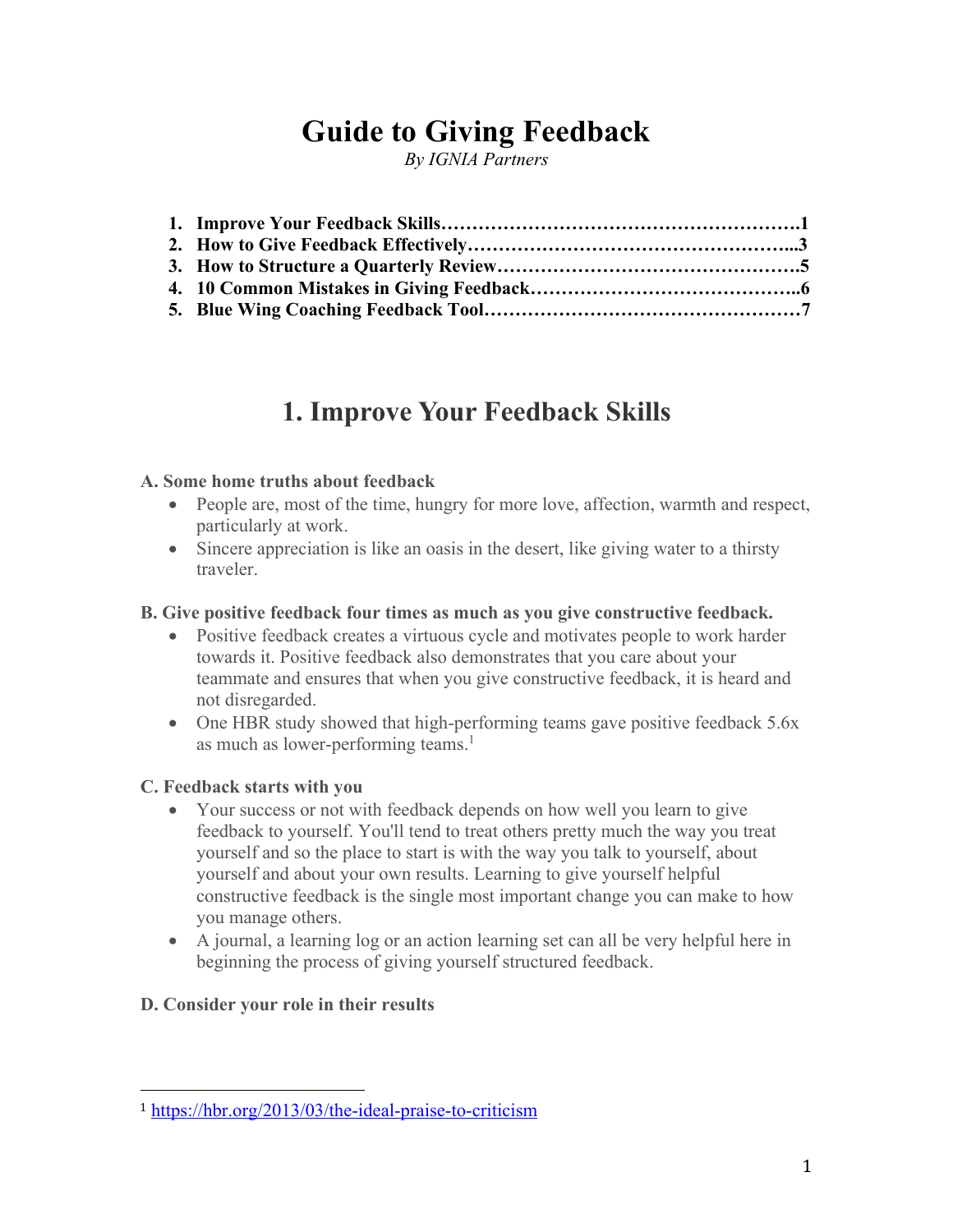• before launching into feedback, consider the role that you might have played in creating their results. What could you do differently that would make it easier for them to get the result you want to see?

## **E. Say it the way you want it**

- Remember, your brain can't "don't" something or "not" something, it can only do positive things. When someone says to you "don't think of a purple frog!" what hops into your mind? With feedback, you need to say it the way you want it - "think of a red frog." Feedback really is a gift.
- It's an old cliché but giving people feedback, of the sort described below, really is a gift. And being a gift giver may have powerful affect on your career.

### **F. Why not ask them to review their own performance first?**

- Start with asking them what went well?, then ask
- What would you have done differently?
- Then ask if they would like feedback? If they say "No," and they rarely do in my experience, ask "when would you like feedback?"
- Then agree with them (if true) what went well and add your own observations
- Then give only one or two areas for improvements.
- Then always finish on a positive (always leave people with hope for without hope the situation is hopeless!)
- Then ask them what they think This process always works in my experience.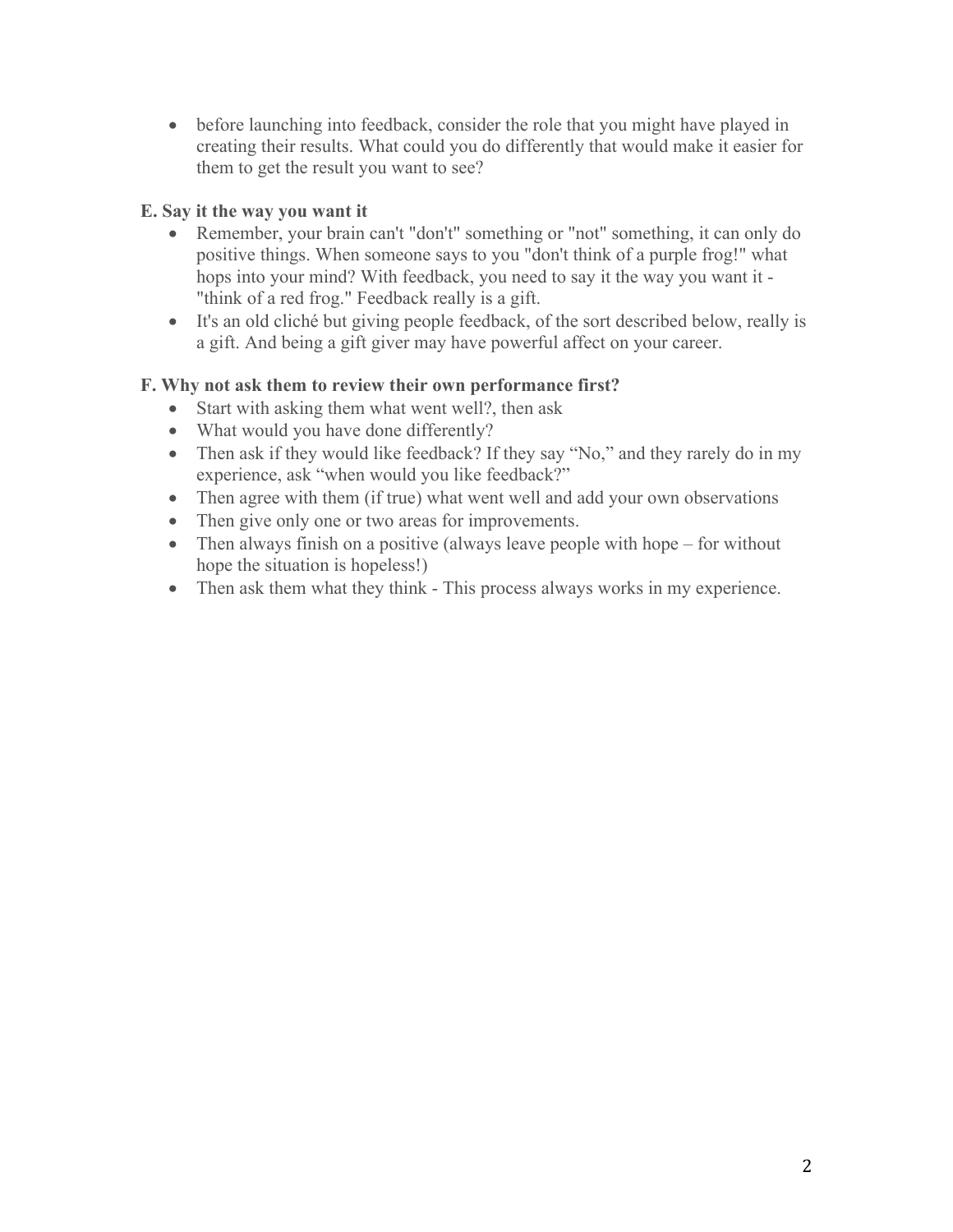## **2. How to Give Feedback Effectively**

Google (and others) recommend the following SBI (situation – behavior – impact) framework for feedback, developed by the Center for Creative Leadership.

| WHEN      | YOU DID         | I FELT |
|-----------|-----------------|--------|
| Situation | <b>Behavior</b> | Impact |

*e.g. "During yesterday morning's team meeting, when you gave your presentation (SITUATION), you were uncertain about two of the slides and your sales calculations were incorrect (BEHAVIOR). I felt embarrassed because the entire board was there. I'm worried that this has affected the reputation of our team (IMPACT)."*

When describing the behavior, you must describe the specific behaviors that you want to address. This is the most challenging part of the process, because you must communicate only the behaviors that you observed directly. You must not make assumptions or subjective judgments about those behaviors. These could be wrong, and this will undermine your feedback. For example, if you observed that a colleague made mistakes in a presentation, you should not assume that he hadn't prepared thoroughly. You should simply comment that he made mistakes – and, ideally, note what the mistakes were. Don't rely on hearsay, as this may contain others' subjective judgments. Again, this could undermine your feedback and jeopardize your relationship.

The last step is to use "I" statements to describe how the other person's action has affected you or others.

After sharing the feedback, you should tell them the behavior you would like to see and why:

| <b>I WANT</b>   | <b>BECAUSE</b> |
|-----------------|----------------|
| <b>Behavior</b> | Impact         |

Here are some examples of questions that can help in feedback conversations:

#### **Development Questions**

- Where do you want to get to? What are you capable of? What is your vision?
- What do you have and what is missing to get there?
- What do you want to develop? How do you propose to do so?
- Let's make a clear development plan, with milestones and deadlines, how does that sound?
- Show me how you have advanced in your professional development plan.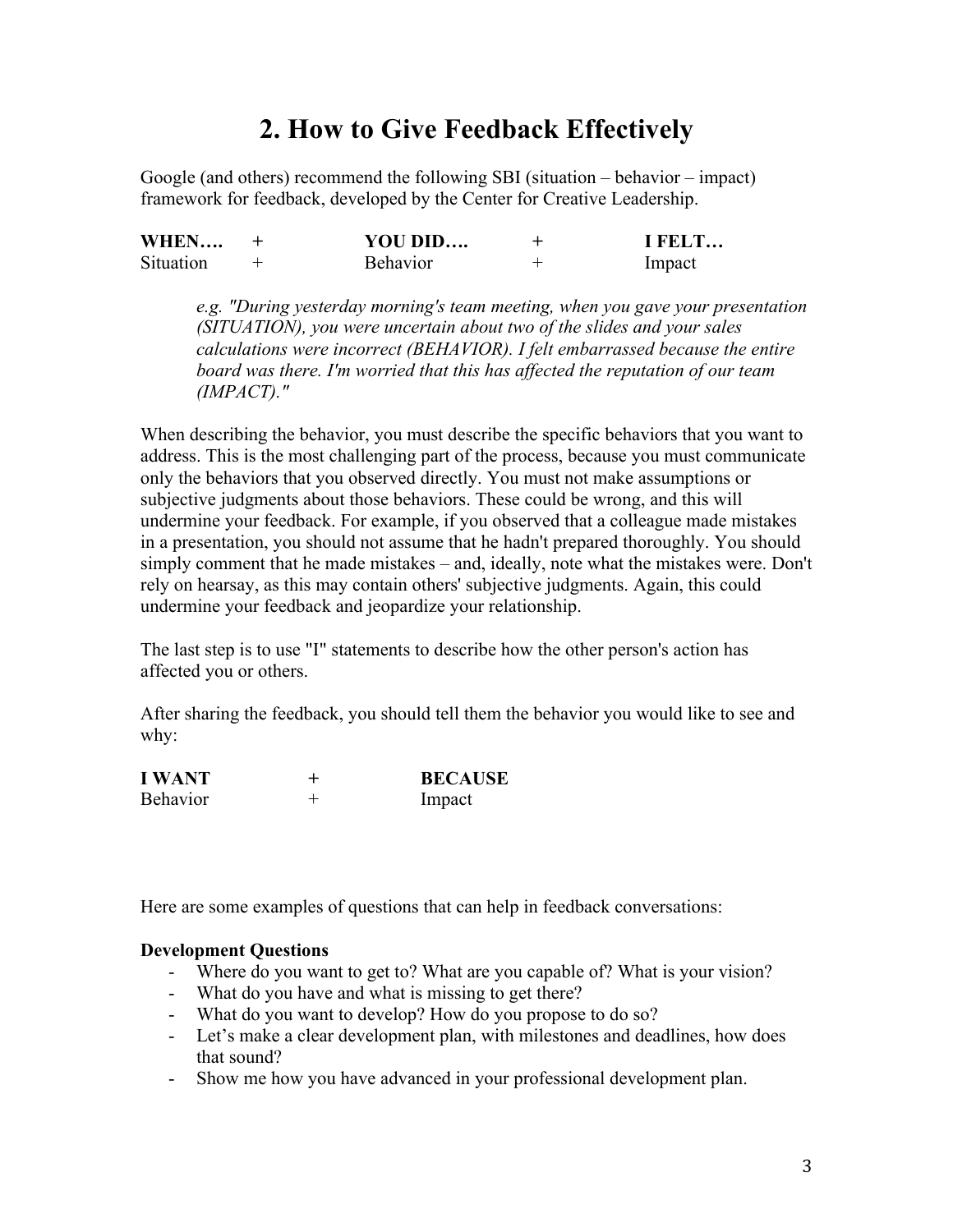### **Probing Questions**

- Why is it important for you?
- What do you think the issues or opportunities are?
- What do you think the impact is?
- What do you think needs to happen in order for this to occur?

### **Clarifying Questions**

- What is the result you want?
- What would you like to see happen?
- Where/when do you get stuck?
- What story do you think is getting in the way?

#### **Confirming Conversations**

- So in your own words, what do you think the next steps are?
- If you could do it over again, what would you do differently?
- Would you like to know what I see...what do you think?
- I might say it a bit differently

#### **Connecting Conversations**

- I am glad you brought that up
- You know what...I am working on that too...
- Great question, say more...
- How would you like me to listen?

#### **Contracting Conversations**

- So when will you take your first step?
- Who else should be included?
- By when do you think this could happen?
- What do you think is possible now?
- How/what kind of support do you need from me?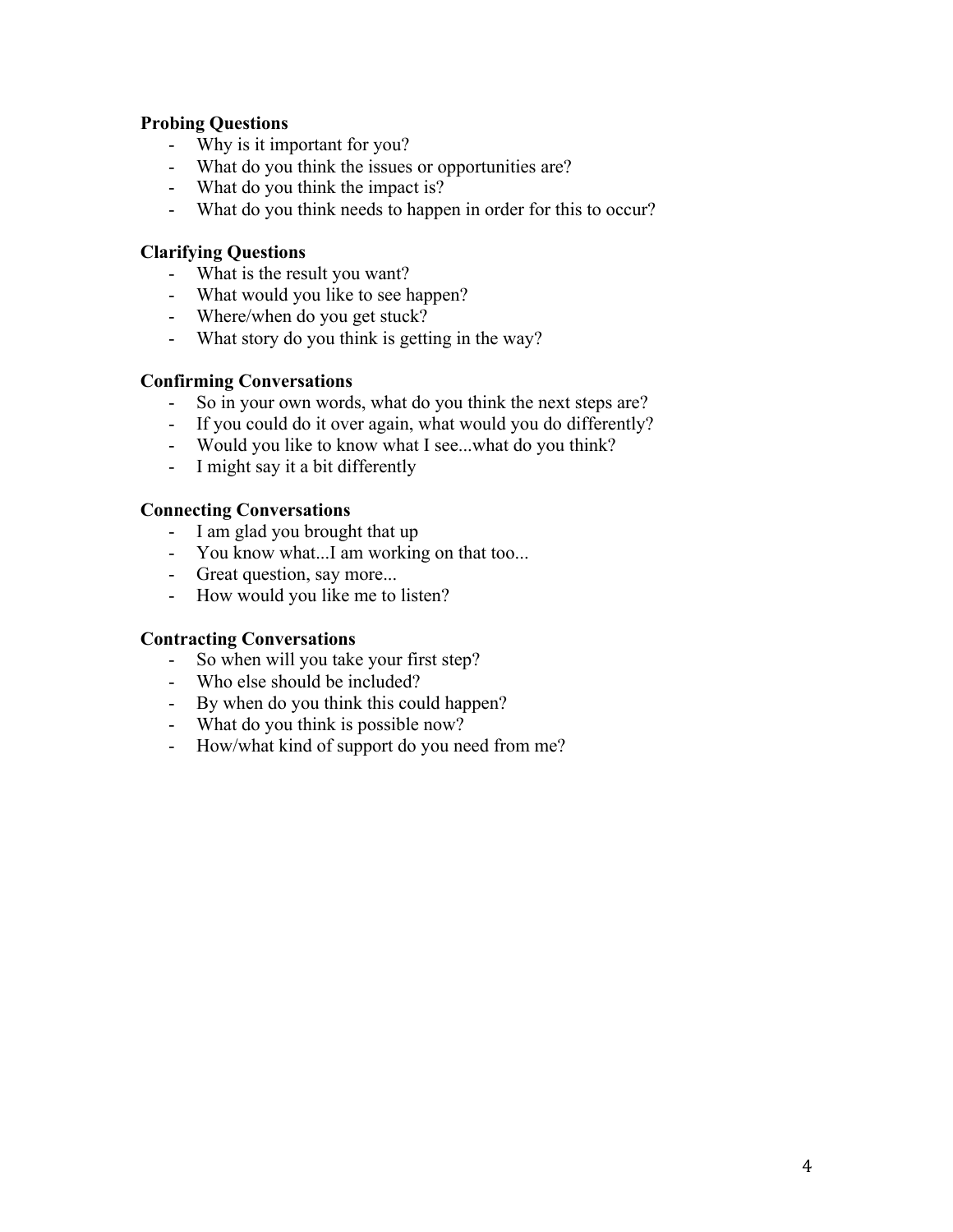# **3. How to Structure a Quarterly Review**

### **Feedback Script**

- 1. Let's review the feedback from our last session
- 2. This last quarter, how would you evaluate your progress?
- 3. What should we celebrate?
- 4. Where are you blocked? How do you propose we help you?
- 5. What do we need to keep working on? What are you going to do differently?
- 6. Can I have permission to give you feedback?
- 7. Given everything we've talked about, how would you fill out the three columns below.

| <b>Start Doing</b> | <b>Stop Doing</b> | <b>Keep Doing</b> |
|--------------------|-------------------|-------------------|
|                    |                   |                   |
|                    |                   |                   |
|                    |                   |                   |

No one should EVER be surprised in a quarterly review – the trick is to give them continuous feedback in real time (with the 4/1 ratio described above).

During the individual quarterly review, I like to ask the following questions:

#### **This last quarter:**

- What have you accomplished during the last quarter? What did you achieve?
- What have you learned?
- What new relationships have you created?

#### **This next quarter:**

- What actions are you going to take this quarter?
- What will you learn?
- How can we build on your strengths?
- What new relationships will you build?
- How will you develop yourself?

I take notes of their responses and during the following meeting I begin by comparing what they said they were going to do with what they actually did. It's a good way of helping to prioritize.

At the end of the meeting I ALWAYS ask for feedback.

I really like a book called StrengthsFinder 2.0, by Tom Rath. The real value is in an accompanying digital tool that helps people discover their key strengths. This allows to have conversations about how to build on their strengths, and not only offering observations about their areas for growth, which can be very frustrating.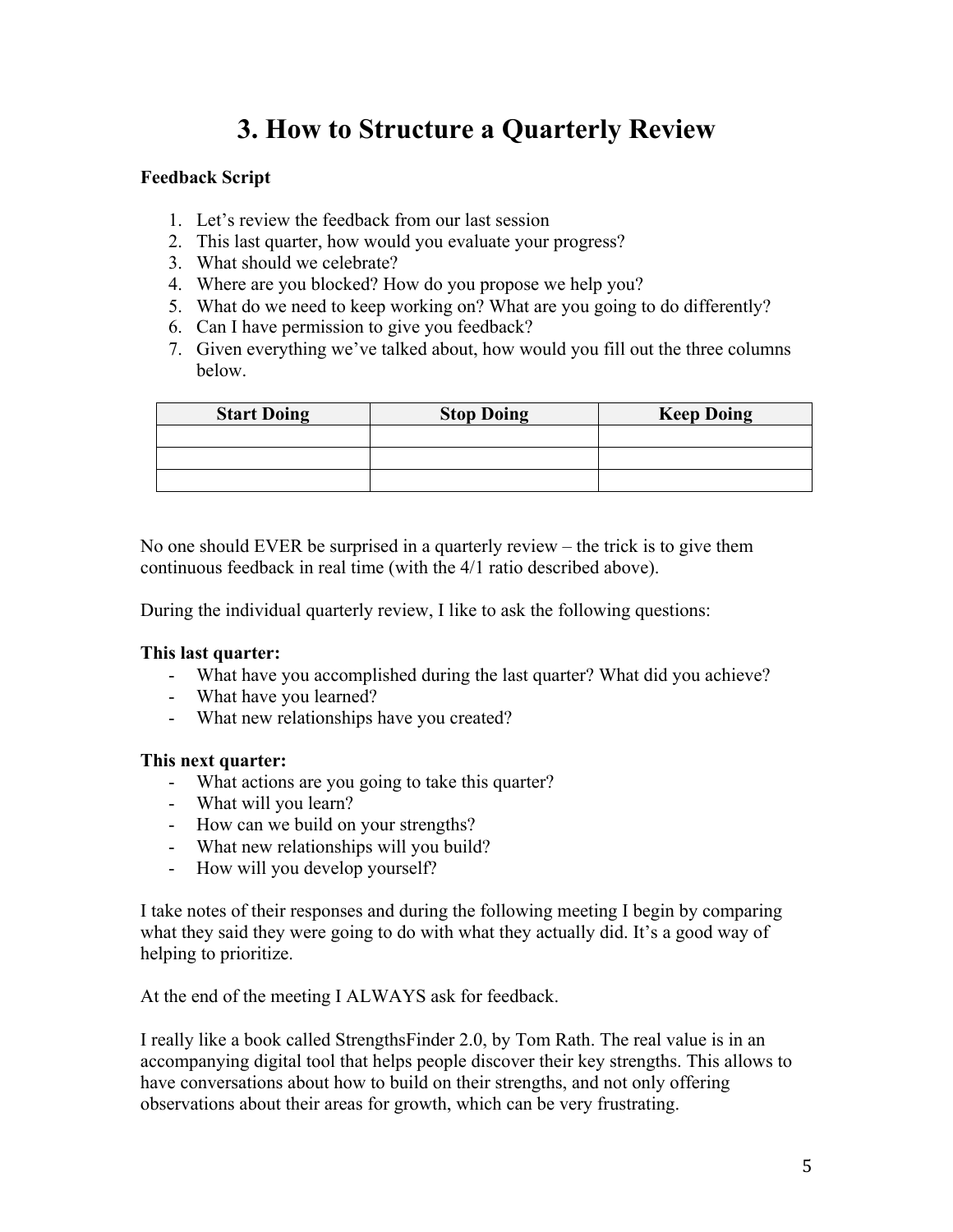# **4. 10 Common Mistakes in Giving Feedback**

Feedback can be uncomfortable to give, but with the right technique it can go more smoothly. Avoid these 10 common blunders when giving feedback to others, taken from the Center for Creative Leadership's guidebook *Feedback That Works*.

**Mistake #1:** The feedback judges individuals, not actions Putting feedback in judgmental terms puts people on the defensive. And you've sent the message that you know what is right or wrong.

**Mistake #2:** The feedback is too vague. Steer clear of generalized, cliche' catch phrases. If you want to really encourage someone to repeat productive behavior, you have to let them know what they did so they can keep doing it.

**Mistake #3:** The feedback speaks for others. Stick with the information that you know. Dragging a third party's name into the mix only confuses the recipient, who then wonders why others are talking about them behind their back.

**Mistake #4:** Negative feedback gets sandwiched between positive messages. It may seem like a good idea to unburden the blow of negative comments with positive ones, but the recipient is smart enough to read between the lines, too.

**Mistake #5:** The feedback is exaggerated with generalities. Avoid those two little words, "always" and "never." It puts people on the defensive because there is usually that one time…

**Mistake #6:** The feedback psychoanalyzes the motives behind behavior. It could be a divorce, resentment over a co-worker's advancement, or burnout, but whatever you think you know about someone's intents and motives is probably dead wrong.

**Mistake #7:** The feedback goes on too long. Know when to stop. People need time to process the information they have received.

**Mistake #8:** The feedback contains an implied threat. Telling someone their job is in jeopardy doesn't reinforce good behavior or illustrate bad behavior. It only creates animosity.

**Mistake #9:** The feedback uses inappropriate humor. You might use sarcasm as a substitute for feedback, especially if you are uncomfortable giving it in the first place. Keep the snide comments to yourself.

**Mistake #10:** The feedback is a question, not a statement. Phrasing feedback as a question is too indirect to be effective. And it may even be interpreted as sarcastic. Really?